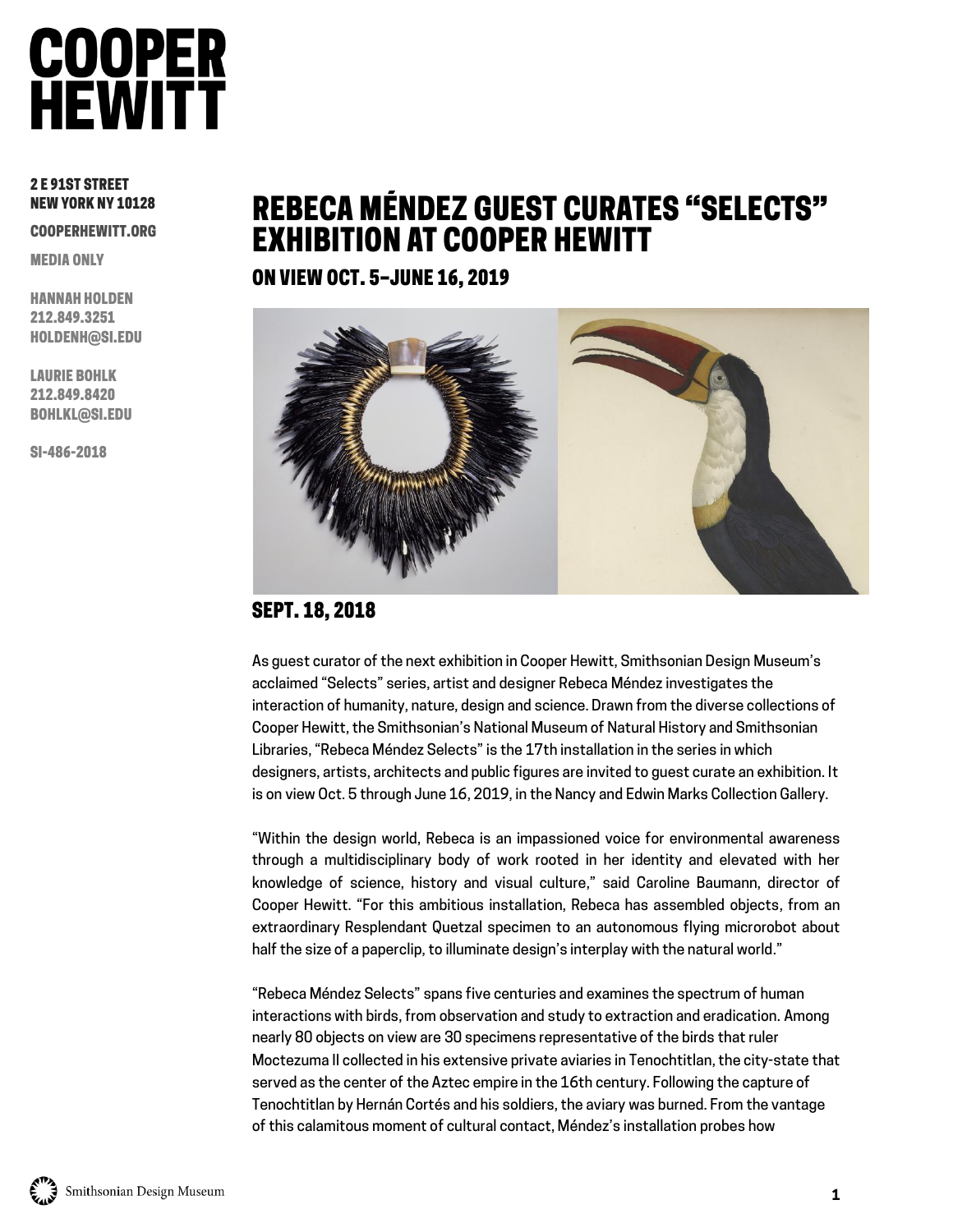Europeans amassed material wealth at the expense of the environmental resources of the Americas. The exhibition's digital experience enables visitors to listen to birdcalls that would have resounded through the aviary, and to view historical codices.

Explorers' accounts ignited exotic visions of the Americas that for two centuries manifested as allegorical depictions of the region as a semi-nude indigenous woman adorned with feathers or accompanied by a bird, as in America Figure ca. 1760, manufactured by Meissen Porcelain Factory. Materials and resources extracted from the Americas, including birds mounted in lifelike poses, supplied Kunstkammers (cabinets of curiosities) like the one documented in *Dell'historia natvrale di Ferrante Imperato Napolitano libri XXVIII*.

In contrast to the indiscriminate bird collectors of the past, ornithologists today are driven by conservation, education and research. A photograph of Smithsonian forensic ornithologist Roxie Collie Laybourne (1910–2003) among drawers of bird specimens evokes both the Kunstkammer and Laybourne's life-saving work consulting on airplanedesign modifications in response to bird strikes.

The study of birds spurs innovative design experiments. The Smithsonian's first curator of birds Robert Ridgway (1850–1929) standardized the names of colors that ornithologists used to describe birds, work that is foundational to the color systems that designers and manufacturers employ today. Contemporary designers experiment with a range of techniques and materials to capture avian characteristics. Overlapping rows of hammered, flattened steel nails in a 1983 necklace designed by Tone Vigeland resemble feathers; the digitally printed textile Auden, 2009, designed by Rodarte and produced by Knoll Luxe shimmers like plumage.

In addition, Méndez's video "CircumSolar Migration I" focuses on the nesting and breeding season of the arctic tern, a species that travels from the Arctic to the Antarctic to complete the longest recorded migration of any creature on Earth. The work serves as a meditation on human movement and survival in an era of ecological disaster and social unrest.

"As humans, we cannot continue to think of ourselves as outside the planetary equation," Méndez said. "If we desire the survival of our own species, then we must change our ways and become more attuned with the natural world and other life-forms. Design can help us do this by creating narratives that help us understand the world and our place in it. "

"Rebeca Méndez Selects" is made possible by the Marks Family Foundation Endowment Fund.

### PUBLIC PROGRAMMING

Méndez will lead a master-class workshop Oct. 17, 1–4 p.m., in which she will present recent projects and introduce the CounterForce Lab, a research and fieldwork studio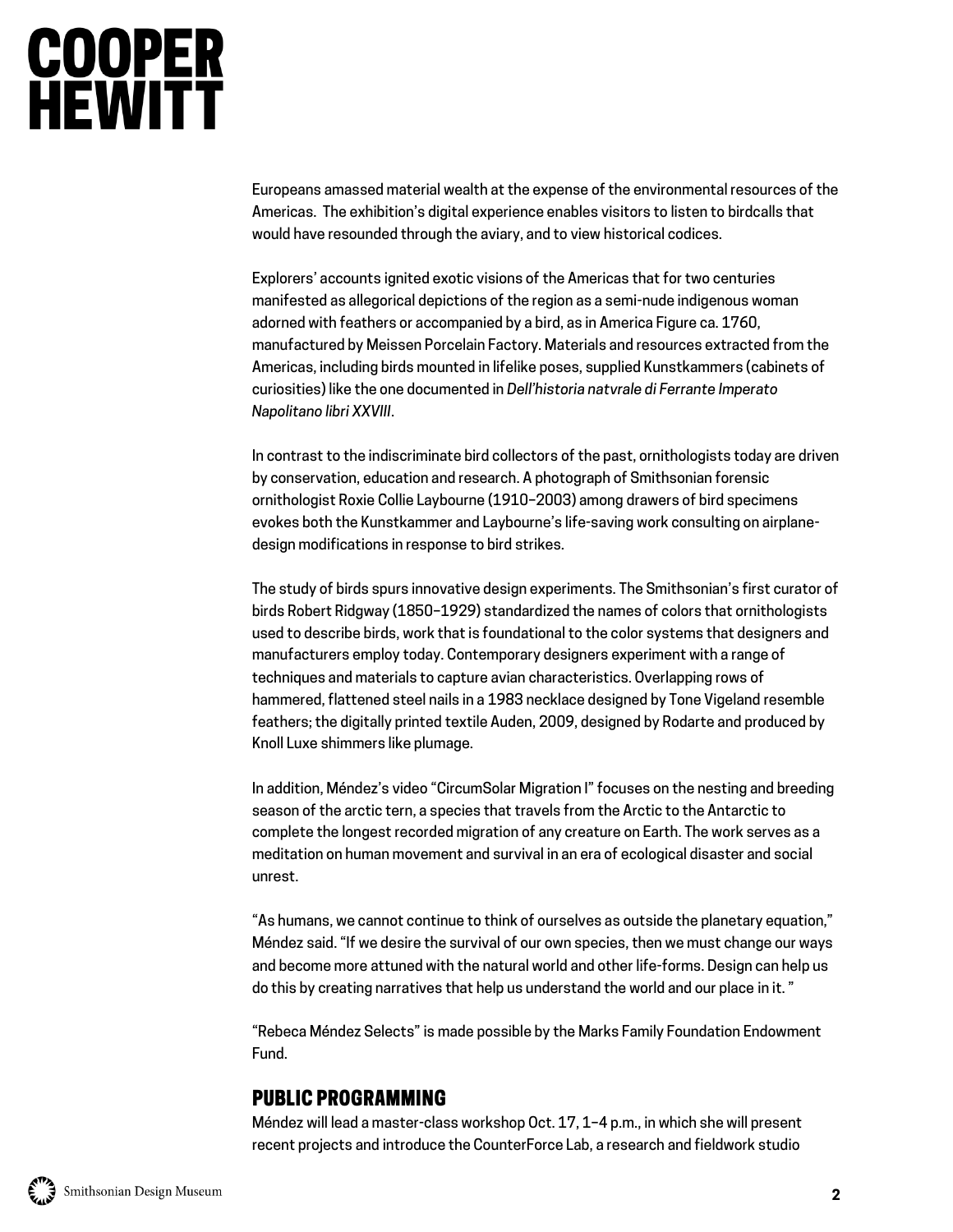based at UCLA's Design Media Arts and the School of the Arts and Architecture. Méndez will also join in conversation with Associate Curator of Latino Design Christina De León Jan. 31, 6:30–8 p.m, to discuss the process of researching and organizing the exhibition.

### ABOUT REBECA MÉNDEZ

Rebeca Méndez was born in México City in 1962. She received her Bachelor of Fine Arts (1984) and Master of Fine Arts (1996) from Art Center College of Design, Pasadena, California. In 1996 she founded Rebeca Méndez Design, a multidisciplinary design studio in Los Angeles. Her design research and practice is in brand strategy and design, architectural immersive spaces, experience design and book design. She is a recipient of the 2012 National Design Award for Communication Design and the Medal of AIGA. Her work has been exhibited extensively throughout the United States, Latin America and Europe. She is currently a professor in the department of Design Media Arts and Director of the CounterForce Lab at University of California, Los Angeles.

### ABOUT COOPER HEWITT, SMITHSONIAN DESIGN MUSEUM

Cooper Hewitt is America's design museum. Inclusive, innovative and experimental, the museum's dynamic exhibitions, education programs, master's program, publications and online resources inspire, educate and empower people through design. An integral part of the Smithsonian Institution—the world's largest museum and research complex—Cooper Hewitt is located on New York City's Museum Mile in the historic, landmark Carnegie Mansion. Steward of one of the world's most diverse and comprehensive design collections—over 210,000 objects that range from an ancient Egyptian faience cup dating to about 1100 BCE to contemporary 3D-printed objects and digital code—Cooper Hewitt welcomes everyone to discover the importance of design and its power to change the world. Cooper Hewitt knits digital into experiences to enhance ideas, extend reach beyond museum walls, and enable greater access, personalization, experimentation and connection. In 2018, the London Design Biennale awarded a medal to Cooper Hewitt for its presentation "Face Values," an immersive installation that explores the pervasive but often hidden role of facial-detection technology in contemporary society.

Cooper Hewitt is located at 2 East 91st Street at Fifth Avenue in New York City. Hours are Sunday through Friday, 10 a.m. to 6 p.m., and Saturday, 10 a.m. to 9 p.m. The Arthur Ross Terrace and Garden, accessible without an admissions ticket, opens at 8 a.m., Monday through Friday. The Tarallucci e Vino café is open Monday through Friday, 8 a.m. to 6 p.m., Saturday, 10 a.m. to 7 p.m., and Sunday, 10 a.m. to 6 p.m. The museum is closed on Thanksgiving Day and Christmas Day. Public transit routes include the Lexington Avenue 4, 5 and 6 subways (86th or 96th Street stations), the Second Avenue Q subway (96th Street station), and the Fifth and Madison Avenue buses. Adult admission, \$16 in advance via tickets.cooperhewitt.org, \$18 at door; seniors, \$10 in advance via tickets.cooperhewitt.org, \$12 at door; students, \$7 in advance via tickets.cooperhewitt.org, \$9 at door. Cooper Hewitt members and children younger than age 18 are admitted free. Pay What You Wish every Saturday, 6 to 9 p.m. The museum is